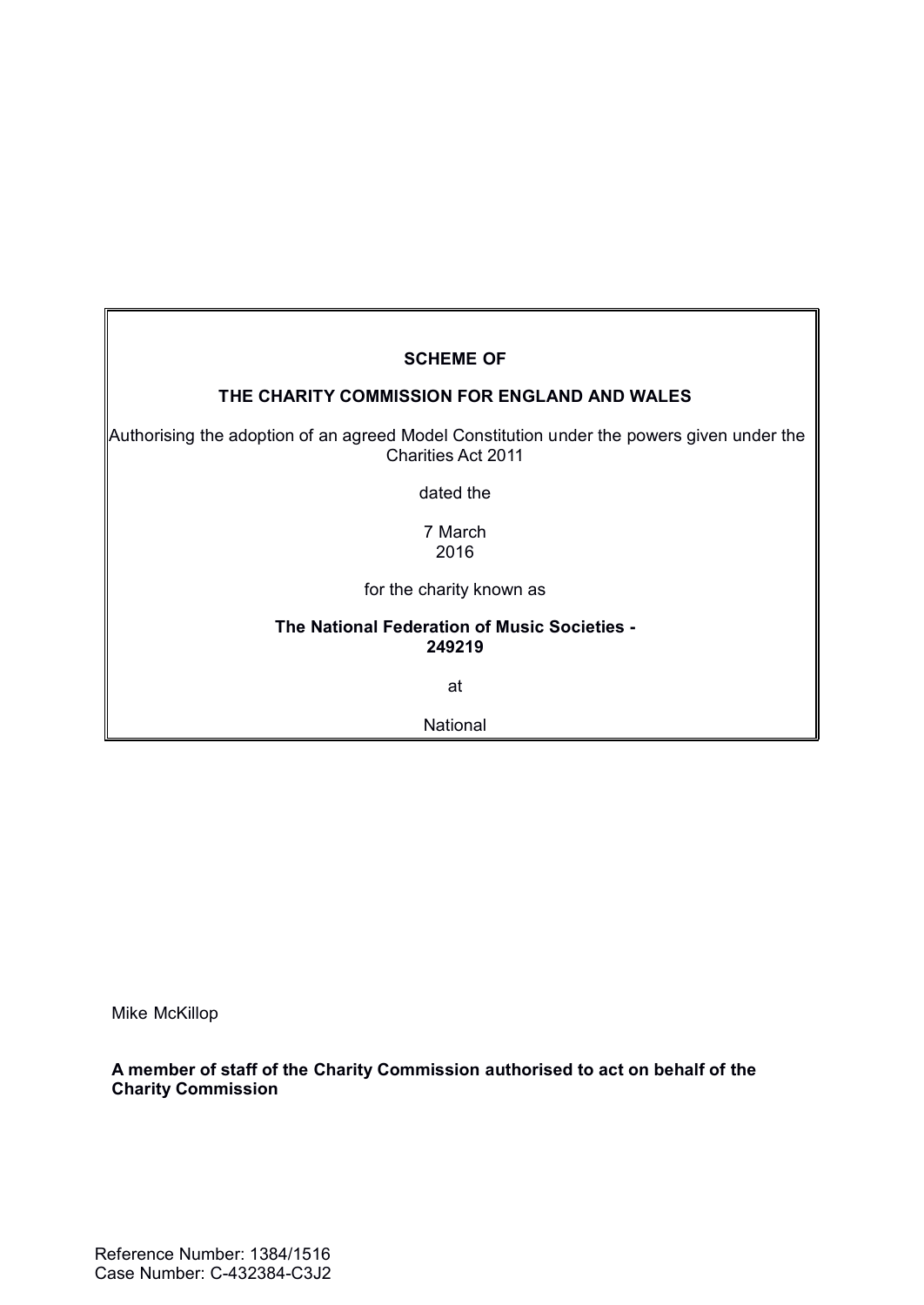WHEREAS it has been represented to the Commission by the trustees of The National Federation of Music Societies (hereinafter referred to as the 'National Body') that the administration and governance of the affiliated charities listed in Schedule one to this Scheme (hereinafter referred to as the 'Member Charities') would be better regulated within the framework of the Model Constitution agreed between the Commission and the National Body (hereinafter referred to as 'the Model');

AND WHEREAS each of the Member Charities have confirmed to the National Body their ability and willingness to adopt the said Model, subject to obtaining any necessary consents required from the Commission;

AND WHEREAS the Commission considers it would be expedient in the interests of the Member charities for their Administration and governance to be better regulated within the framework of the Model ;

#### **SCHEME**

The Commission hereby directs that to the extent required by the individual governing documents of the Member charities the Commission authorises the adoption by each of the charities listed in Schedule one to this Scheme of the Model Constitution prepared by the National Body and appearing in Schedule two to this Scheme.

#### **SCHEDULE ONE**

| High Wycombe Choral Society  | 264434  |
|------------------------------|---------|
| <b>Bromsgrove Concerts</b>   | 509836  |
| Knaresborough Choral Society | 1057498 |
| <b>Torbay Singers</b>        | 268917  |
| The Lymington Choral Society | 288724  |
| <b>Sirenian Singers</b>      | 1035519 |
| Resound Community Choir      | 1138352 |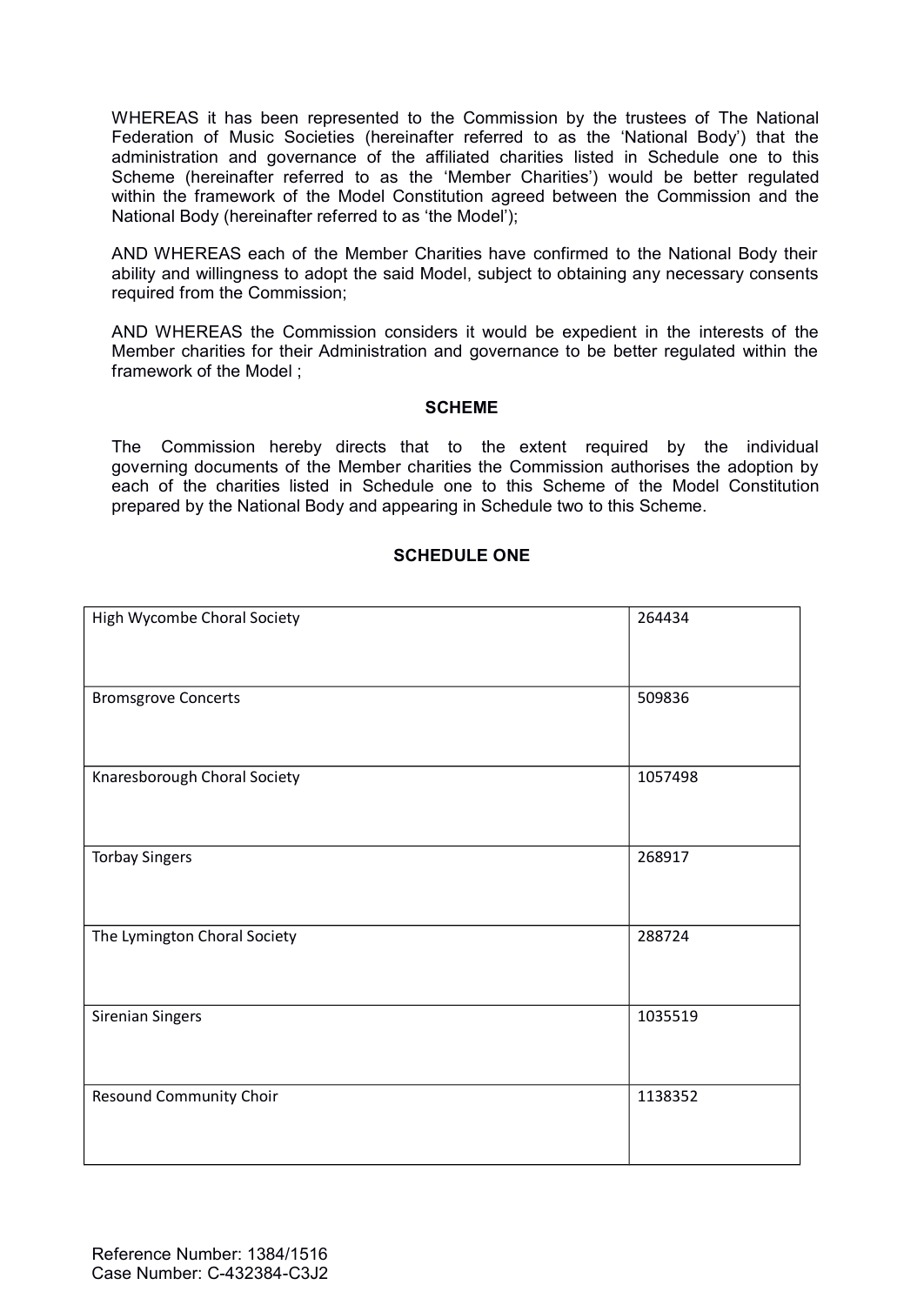| Dacorum Community Choir                   | 1145821 |
|-------------------------------------------|---------|
| <b>Blue Flash Music Trust</b>             | 1102732 |
| Petersffi eld Orchestra                   | 267620  |
| The Cecilian Singers                      | 702296  |
| Aylesbury Festti val Choir                | 297856  |
| Hampstead Chamber Choir                   | 283634  |
| <b>Brentwood Choral Society</b>           | 295838  |
| Lutterworth & District Choral Society     | 1048089 |
| <b>Congresbury Singers</b>                | 1159398 |
| <b>Rutland Choral Society</b>             | 500672  |
| Portobello Orchestra                      | 1081212 |
| <b>Towcester Choral Society</b>           | 1145755 |
| Cranbrook And District Orchestral Society | 105354  |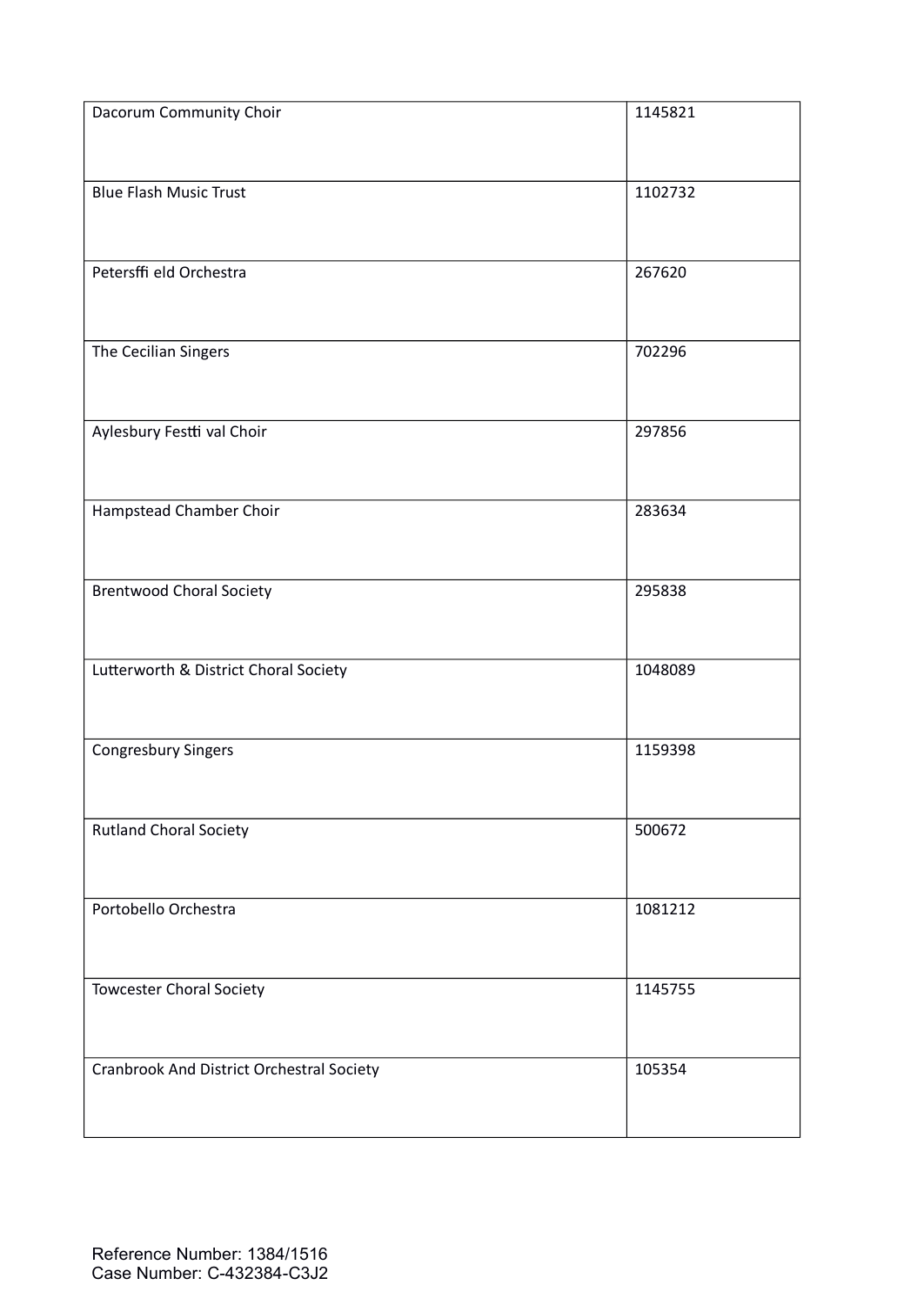| Canterbury Music Club            | 271378  |
|----------------------------------|---------|
| The Broadstone Choir             | 1107077 |
| Newcastle Upon Tyne Bach Choir   | 507520  |
| Amersham Concert Club            | 1048911 |
| City Of Southampton Orchestra    | 281214  |
| New Cambridge Singers            | 1042801 |
| <b>Buckingham Choral Society</b> | 1033632 |
| Cardiff Bach Choir               | 1115503 |
| Derby Bach Choir                 | 251883  |
| The Orpington Chorale            | 1078442 |
| New Essex Choral Society         | 1039687 |
| Genesis Chorale                  | 1048381 |
| <b>Birkenhead Choral Society</b> | 1004202 |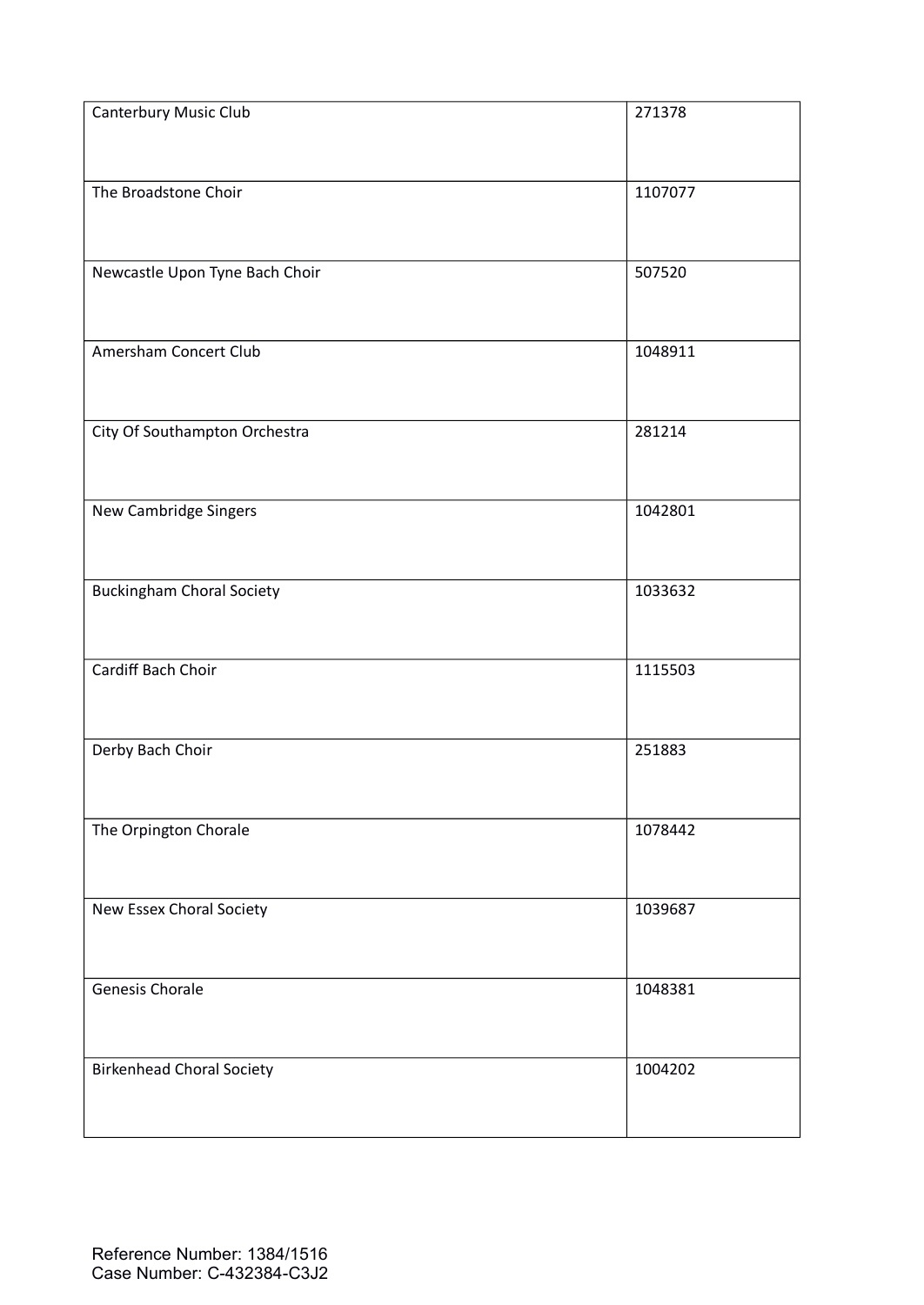| Rotherhithe & Bermondsey Choral Society | 1161053 |
|-----------------------------------------|---------|
|                                         |         |
|                                         |         |
|                                         |         |
| The Wordsworth Singers                  | 1078908 |
|                                         |         |
|                                         |         |
|                                         |         |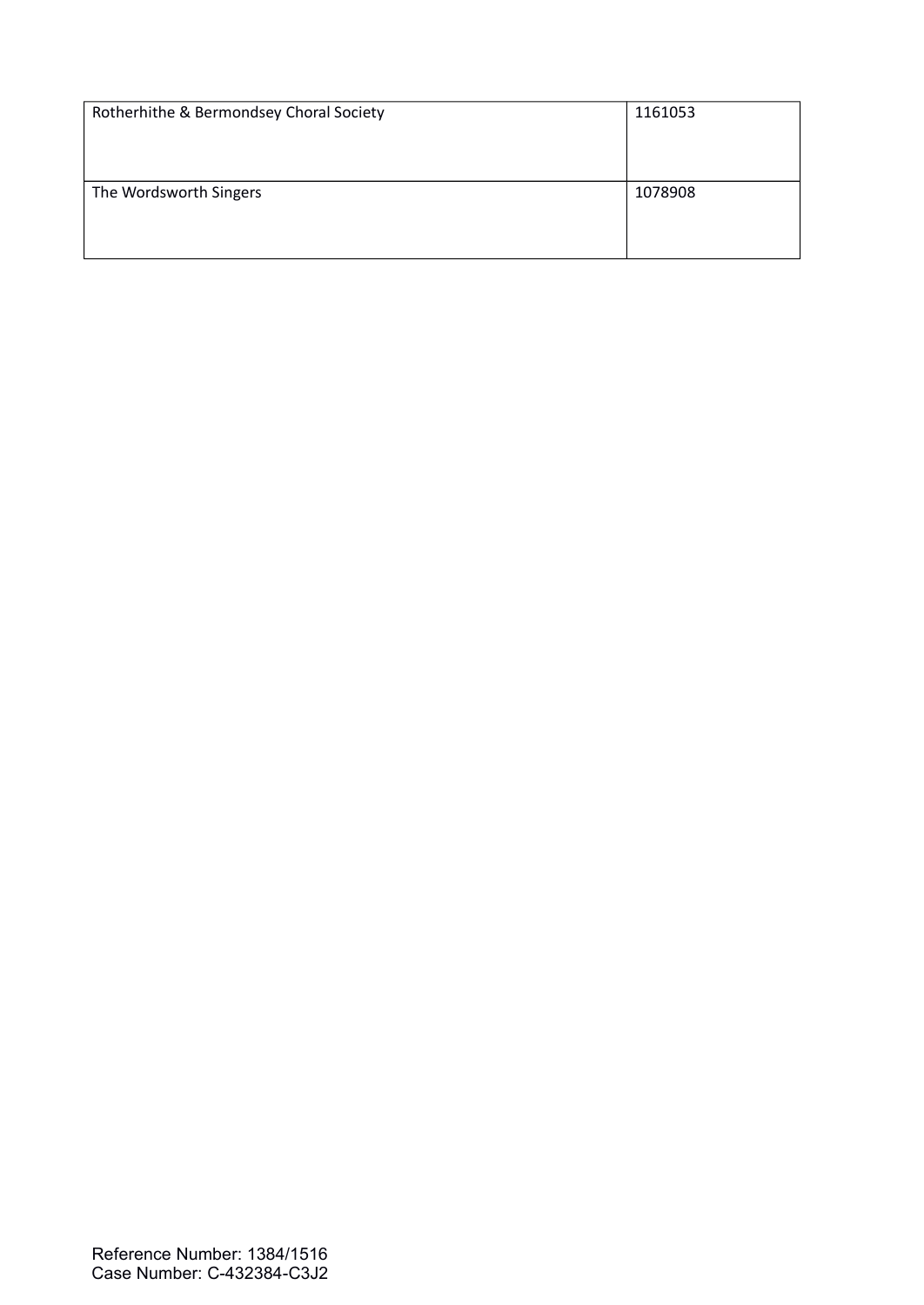## **SCHEDULE TWO**

## **1. Name**

The name of the Society shall be **Aylesbury Festival Choir** hereinafter referred to as the Society.

### **2. Object**

The objects of the Society shall be:

to advance, improve, develop and maintain public education in, and appreciation of, the art and science of music in all its aspects by any means the trustees see fit, including through the presentation of public concerts and recitals;

### **3. Membership**

(1) Membership is open to individuals who are approved by the trustees.

 $(2)$  (a) The trustees may only refuse an application for membership if, acting reasonably and

properly, they consider it to be in the best interests of the Society to refuse the application.

(b) The trustees must inform the applicant in writing of the reasons for the refusal within twenty-one days of the decision.

(c) The trustees must consider any written representations the applicant may make about the decision. The trustees' decision following any written representations must be notified to the applicant in writing but shall be final.

(3) Membership is not transferable to anyone else.

(4) The trustees must keep a register of names and addresses of the members which must be made available to any member upon request

(5) Every member shall have one vote.

## **4. Termination of membership**

Membership is terminated if : (1) the member dies:

(2) the member resigns by written notice to the Society unless, after the resignation, there would be less than two members;

(3) any sum due from the member to the Society is not paid in full within six months of it falling due;

(4) the member is removed from membership by a resolution of the trustees that it is in the best interests of the Society that his or her membership is terminated. A resolution to remove a member from membership may only be passed if:

(a) the member has been given at least twenty one days' notice in writing of the meeting of the trustees at which the resolution will be proposed and the reasons why it is to be proposed;

(b) the member or, at the option of the member, the member's representative (who need not be a member of the Society) has been allowed to make representations to the meeting;

(c) the decision to terminate the membership is communicated to the member in question in writing within 7 days of the meeting taking place;

(5) any decision made by the committee to terminate a membership is final.

#### **5. Officers and trustees**

(1) The Society and its property shall be managed and administered by a committee comprising the officers and other members elected in accordance with this constitution. The officers and other members of the committee shall be the trustees of the Society.

(2) The Society shall have at least the following officers: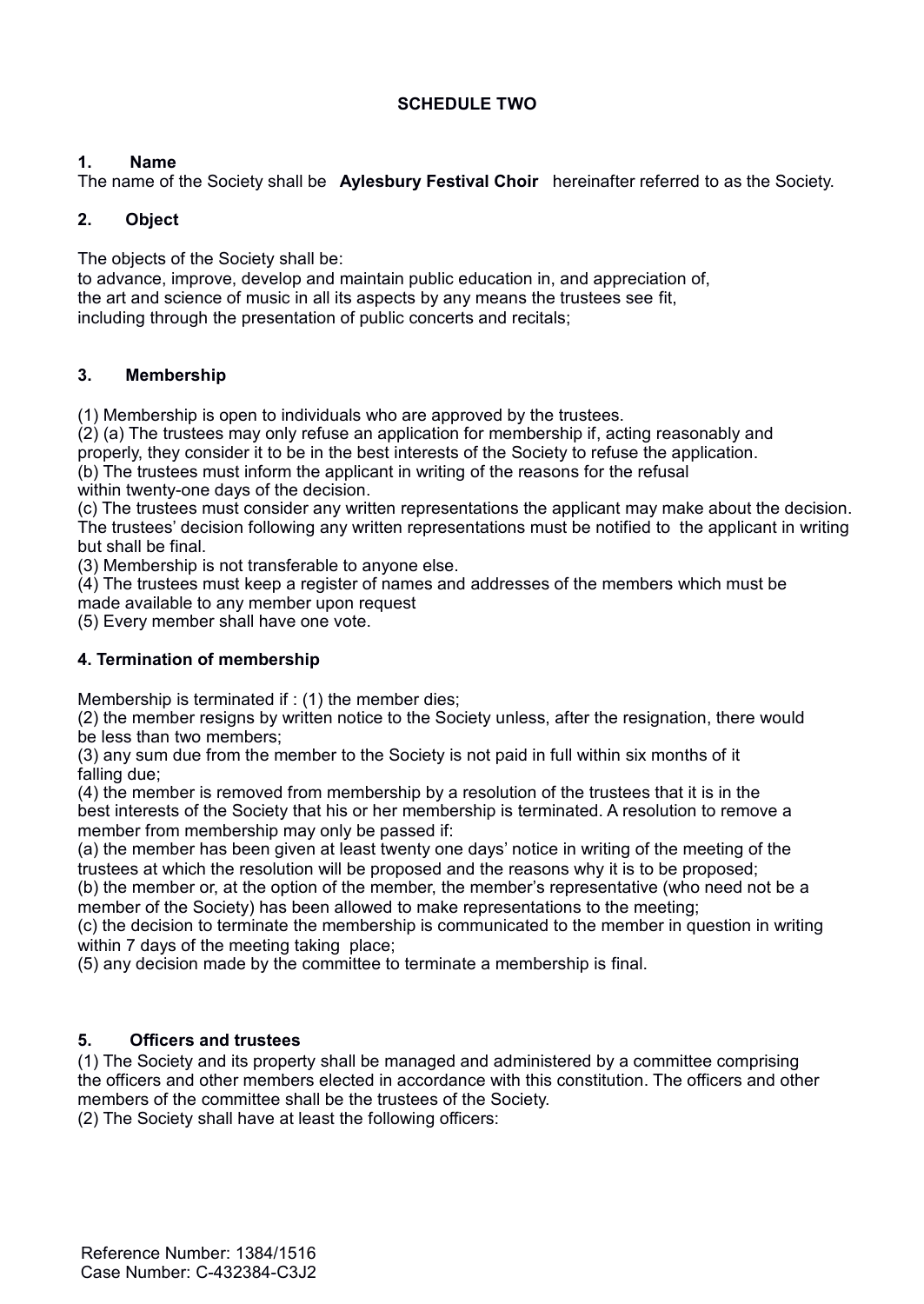(a) A chair,

(b) A secretary, (c) A treasurer.

More officer roles can be appointed if deemed necessary by the trustees

(3) A trustee must be a member of the Society

 $(4)$  No one may be appointed a trustee if he or she would be disqualified from acting under the provisions of clause 8.

(5) The number of trustees shall be not less than three but shall not be subject to any maximum.

(6) The first trustees (including officers) shall be those persons elected as trustees and officers at the meeting at which this constitution is adopted.

(7) A trustee may not appoint anyone to act on his or her behalf at meetings of the trustees.

### **6. Payment of trustees**

(1) Trustees can be paid legitimate expenses incurred on behalf of the Society

(2) Any other trustee payments, or payments to connected persons of trustees, must be with the approval and/or permission of the Charity Commission and in accordance with the Trustees Act 2000 and section 185 of the Charities Act 2011 where appropriate.

### **7. Appointment of trustees**

(1) The Society in a general meeting shall elect the trustees and may elect the officers.

(2) The trustees may appoint any person who is willing to act as a trustee. They may also appoint trustees to act as officers.

(3) At each annual general meeting a third of committee members shall retire and be eligible for re - election up to a fixed number of three-year terms as set out in the Society's rules and regulations.

(4) In case of a vacancy arising on the committee, the committee may co-opt a new trustee who shall then stand for election by members at the next annual general meeting.

# **8. Disqualification and removal of trustees**

A trustee shall cease to hold office if he or she:

(1) is disqualified from acting as a trustee by virtue of sections 178 and 179 of the Charities Act 2011 (or any statutory re-enactment or modification of that provision); (2) ceases to be a member of the Society as detailed in section 4

(3) in the written opinion, given to the Society, of a registered medical practitioner treating that person, has become physically or mentally incapable of acting as a trustee and may remain so for more than three months;

(4) resigns as a trustee by notice to the Society (but only if at least two trustees will remain in office when the notice of resignation is to take effect); or

(5) is absent without the permission of the trustees from all their meetings held within a period of

12 consecutive months and the trustees resolve that his or her office be vacated.

# **9. Powers**

In furtherance of the objects but not otherwise the Committee may exercise the following powers:

(1) power to raise funds and to invite contributions provided that in raising funds the Committee shall not undertake any substantial permanent trading activities and shall conform to any relevant requirements of the law;

(2) power to buy, take on lease or in exchange any property necessary for the achievement of the objects and to maintain and equip it for use;

(3) power subject to any consents required by law to borrow money and to charge all or part of the property of the Society with repayment of the money so borrowed;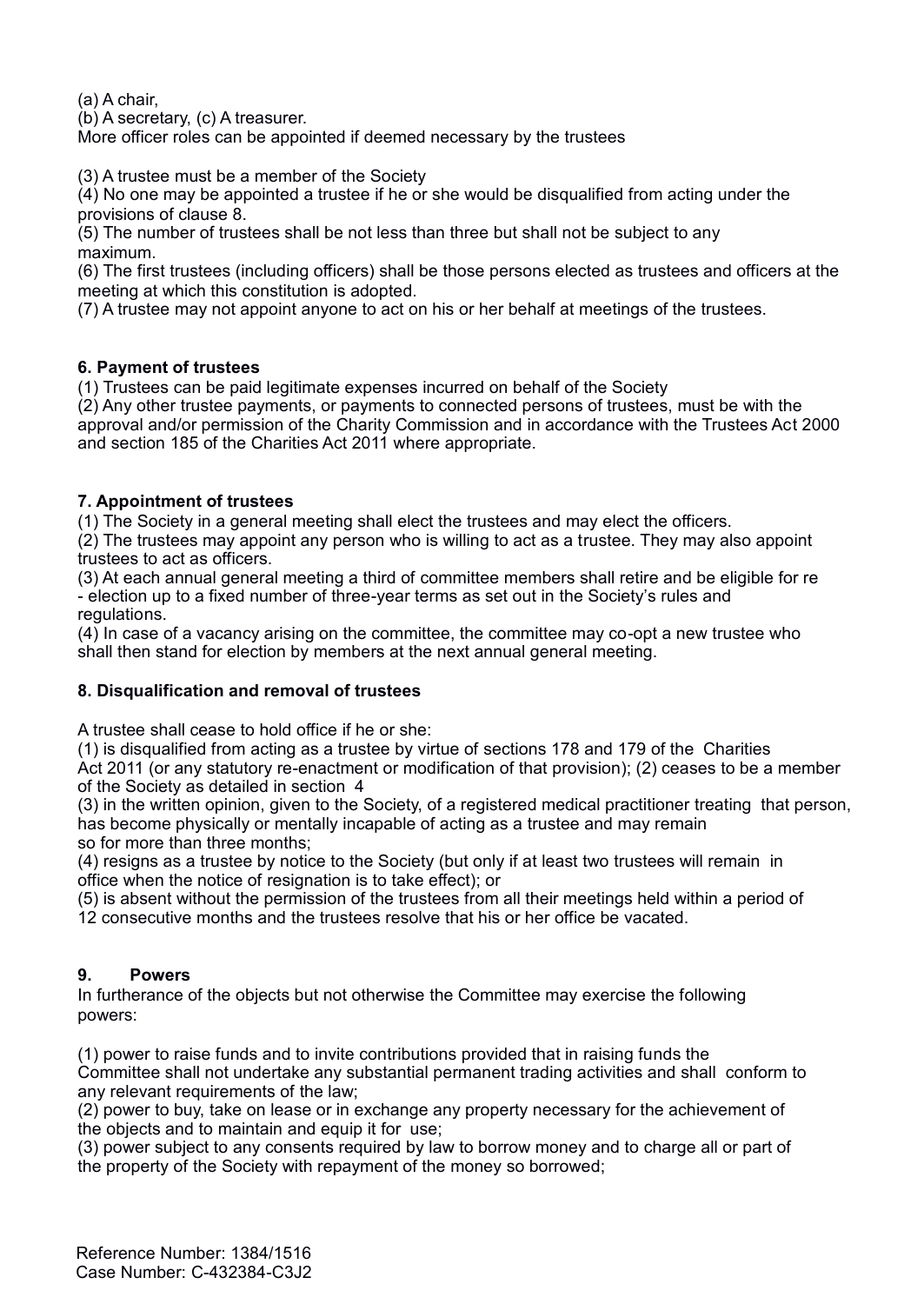(4) power to employ such staff as are necessary for the proper pursuit of the objects and to make all reasonable and necessary provision for the payment of pensions and super- annuation for staff and their dependents;

(5) power to co-operate with other charities, voluntary bodies and statutory authorities operating in furtherance of the objects or of similar charitable purposes and to exchange information and advice with them;

(6) power to establish or support any charitable trusts, associations or institutions formed for all or any of the objects;

(7) power to appoint and constitute such advisory committees as the Committee may think fit;

(8) power to do all such other lawful things as are necessary for the achievement of the objects.

### **10. Meetings and proceedings of the committee**

(1) The trustees may regulate their proceedings as they think fit, subject to the provisions of this constitution.

(2) The committee shall hold at least 2 ordinary meetings each year. A special meeting may be called at any time by the chairman, or by any 2 members of the committee, upon not less than 4 days' notice being given to the other members of the committee of the matters to

be discussed, but if the matter includes the appointment of a co-opted member then not less than 21 days' notice must be given.

(3) Any trustee may call a meeting of the trustees.

 $(4)$  The secretary must call a meeting of the trustees if requested to do so by a trustee. (5)

The chairman shall act as chairman at meetings of the committee. If the chairman is absent from any meeting, the members of the committee present shall choose one of their number to be chairman before any other business is transacted.

(6) There shall be a quorum when at least one third of the number of members of the committee for the time-being, or three members of the committee (whichever is the greater), are present at a meeting.

(7) No decision may be made by a meeting of the trustees unless a quorum is present at the time the decision is purported to be made.

(8) A trustee shall not be counted in the quorum present when any decision is made about a matter upon which that trustee is not entitled to vote.

(9) If the number of trustees is less than the number fixed as the quorum, the continuing trustees or trustee may act only for the purpose of filling vacancies or of calling a general meeting. (10) Questions shall be determined by a majority of votes of the members of the

committee present and voting on the question, but in the case of equality of votes, the chairman of the meeting shall have a second or 'casting' vote.

(11) The committee shall keep minutes of the proceedings at meetings of the committee and any sub committee, and shall ensure that these are stored safely, and that they are available for inspection as required.

(12) The committee may appoint one or more sub-committees, consisting of three or more members of the committee, for the purpose of making any enquiry or supervising or performing any function or duty which, in the opinion of the committee, would be more conveniently undertaken or carried out by a sub-committee: provided that all acts and proceedings of any such sub-committee shall be fully and promptly reported to the committee. (13) Where the Society has a paid conductor or musical director, he or she may attend committee meetings except when his/her position is being considered. He/she shall not be eligible to vote in a committee meeting.

# **11. Conflicts of interests and conflicts of loyalties**

#### A Society trustee must:

(1) declare the nature and extent of any interest, direct or indirect, which he or she has in a proposed transaction or arrangement with the Society or in any transaction or arrangement entered into by the Society which has not been previously declared; and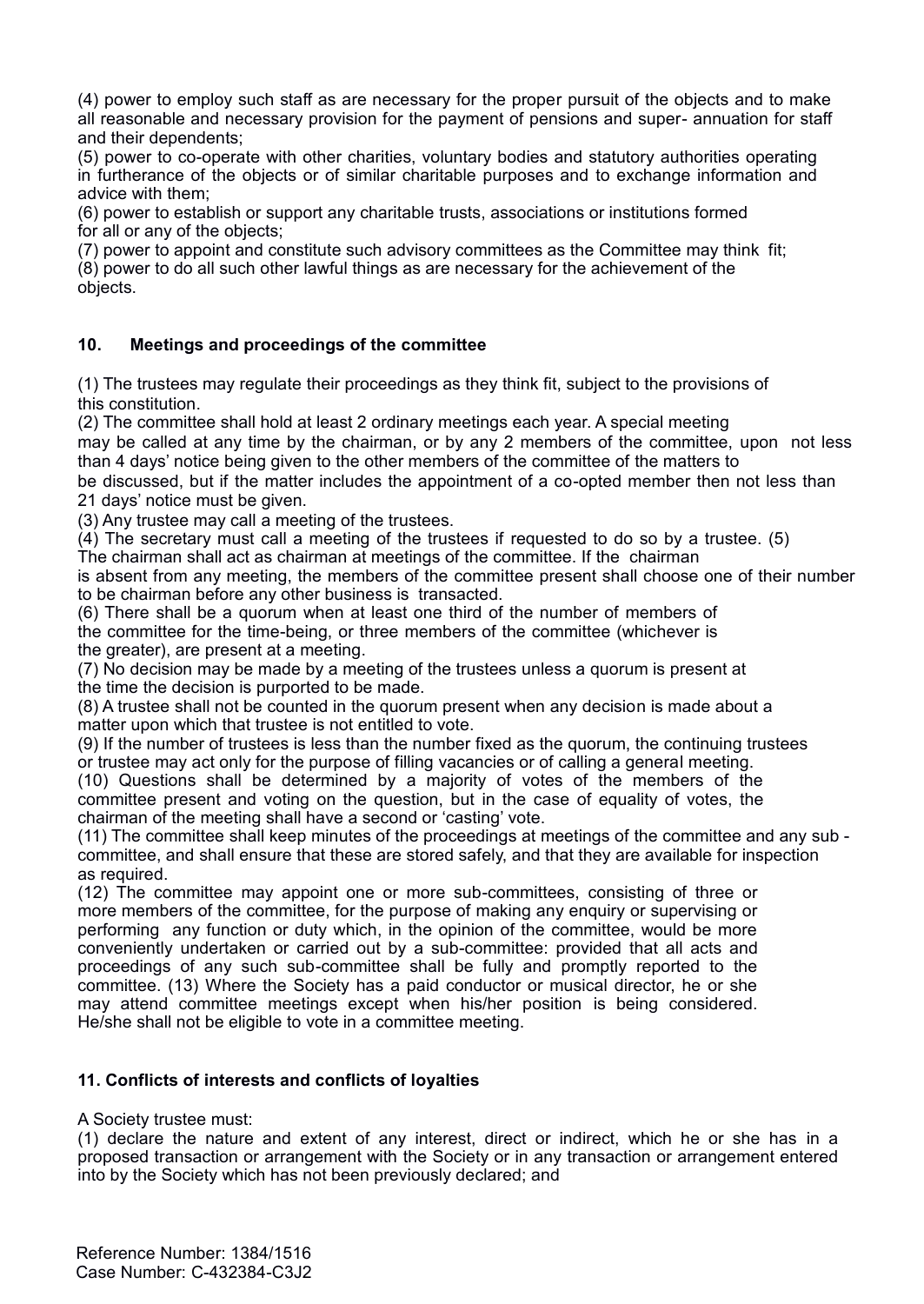(2) absent himself or herself from any discussions of the Society trustees in which it is possible that a conflict will arise between his or her duty to act solely in the interests of the Society and any personal interest (including but not limited to any personal financial interest).

Any trustee absenting himself or herself from any discussions in accordance with this clause must not vote or be counted as part of the quorum in any decision of the trustees on the matter.

## **12. Rules**

(1) The trustees may from time to time make rules or bye-laws for the conduct of their business.

(2) The bye-laws may regulate the following matters but are not restricted to them:

(a) the admission of members of the Society (including the admission of organisations to membership) and the rights and privileges of such members, and the entrance fees, subscriptions and other fees or payments to be made by members;

(b) the conduct of members of the Society in relation to one another, and to the Society's employees and volunteers;

(c) the setting aside of the whole or any part or parts of the Society's premises at any particular time or times or for any particular purpose or purposes;

(d) the procedure at general meeting and meetings of the trustees in so far as such procedure is not regulated by this constitution;

(e) generally, all such matters as are commonly the subject matter of the rules of an unincorporated association.

(3) The trustees must adopt such means as they think sufficient to bring the rules and bye - laws to the notice of members of the Society.

(4) The rules or bye-laws shall be binding on all members of the Society. No rule or bye-law shall be inconsistent with, or shall affect or repeal anything contained in, this constitution.

# **13. Finance**

(1) The financial year shall end on **31st August**

 $(2)$  A banking account shall be opened in the name of the Society and payments shall be authorised by any two officers.

(3) The income and property of the Society whencesoever derived shall be applied solely towards promoting the objects of the Society as set forth above. No portion thereof shall be paid or transferred either directly or indirectly to any trustee except in payment of legitimate expenses incurred on behalf of the Society or with approval and/or permission from the Charity Commission

# **14. Annual General Meeting**

(1) The Society must hold a general meeting within twelve months of the date of the adoption of this constitution.

(2) An annual general meeting must be held in each subsequent year and not more than fifteen months may elapse between successive annual general meetings.

(3) At least 21 days' written notice of an AGM shall be given to all members.

(4) The committee shall present to each AGM the report and accounts of the Society for the preceding year.

(5) Nominations for election to the committee must be made by members of the Society in writing. Should nominations exceed vacancies, an election shall be held.

# **15. Special General Meeting**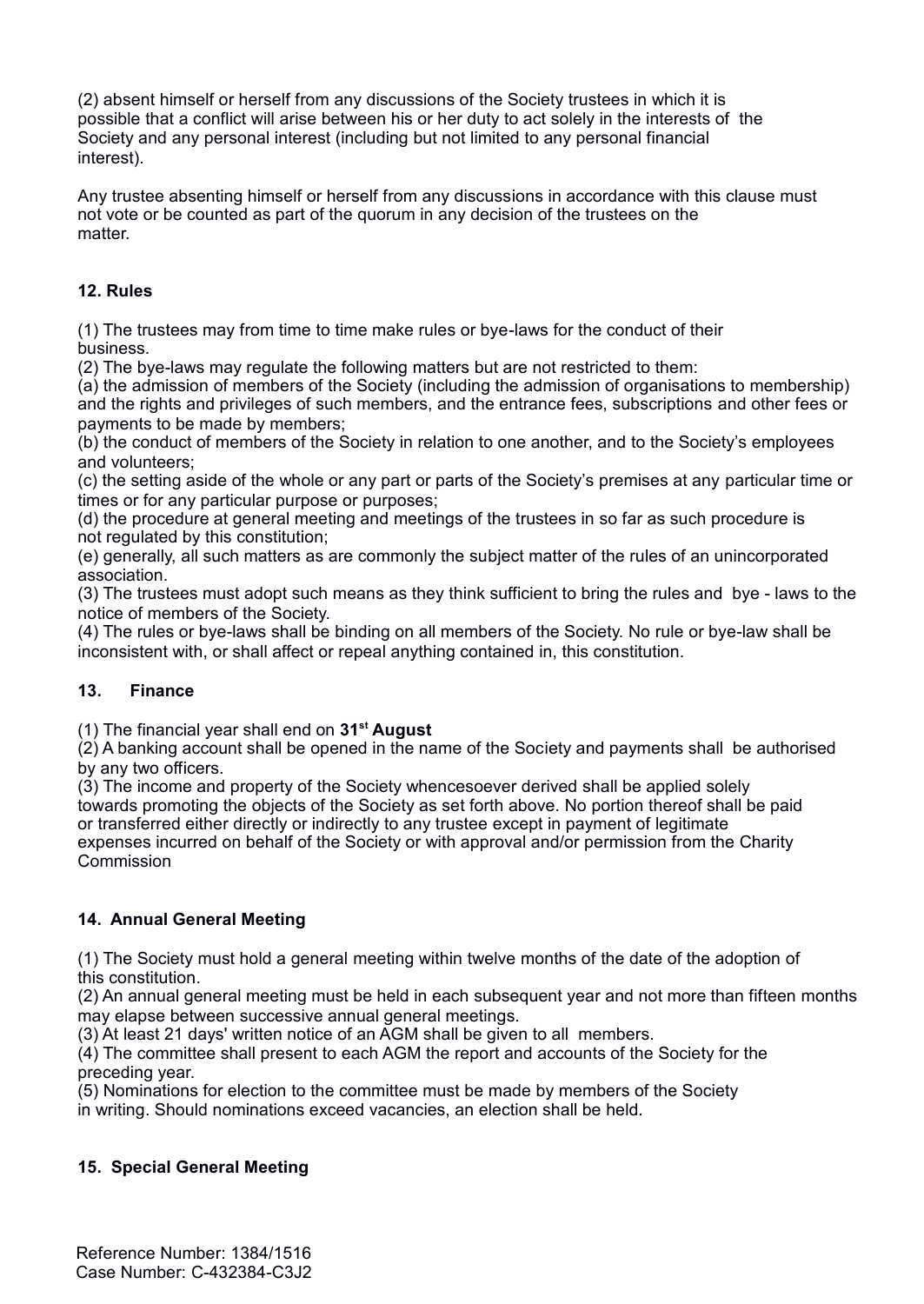(1) All general meetings other than annual general meetings shall be called special general  $m$ etings.

- (2) The trustees may call a special general meeting at any time.
- (3) At least 21 days' written notice of an SGM shall be given to all members.